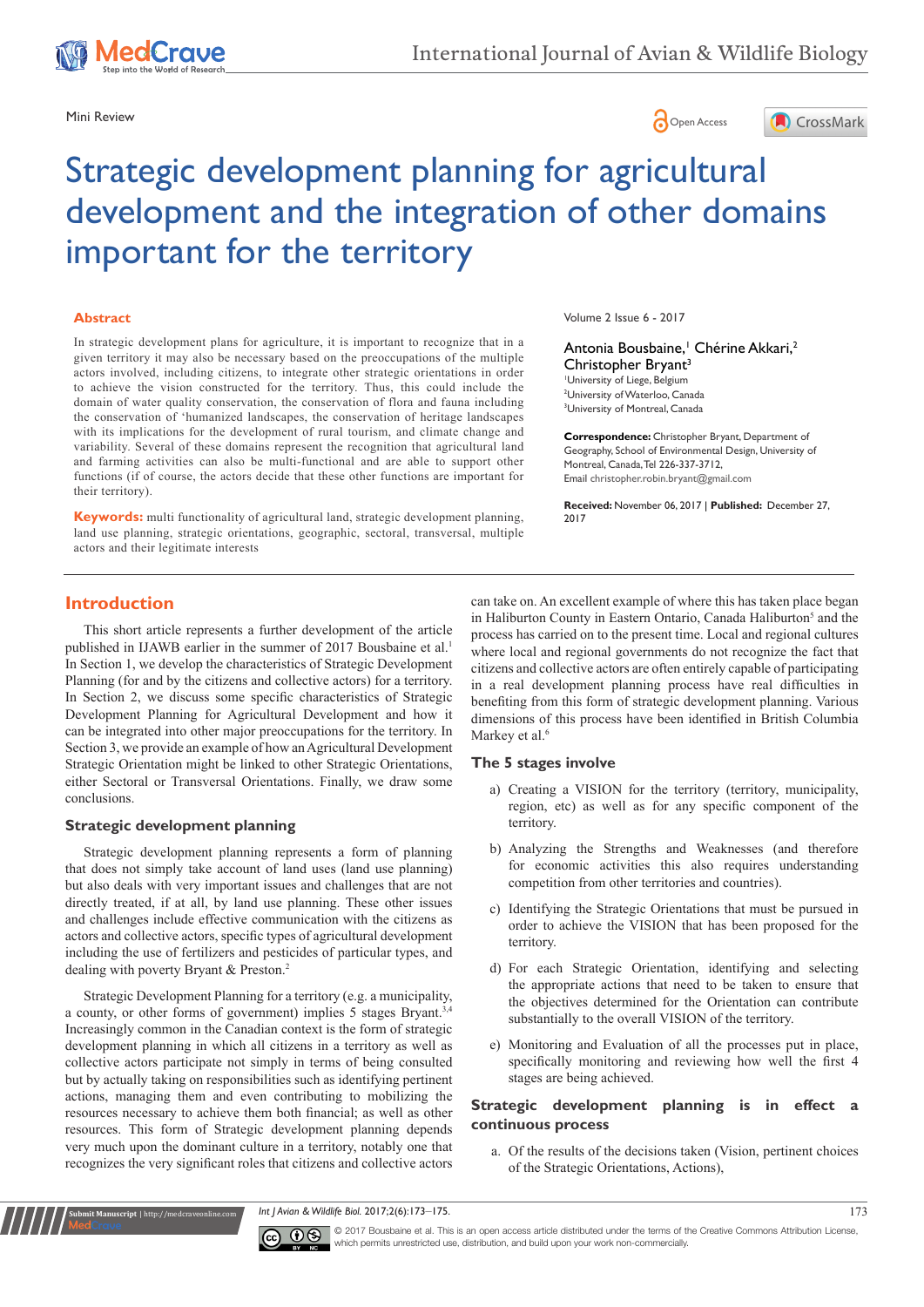b. The integration of new information into the planning and action processes, which may require revision of stages 1, 2, 3 and 4.

This new information can include the identification of new trends in anything that could influence actions, new forms and sources of competition when the strategic development plan is partly focused on economic development such as agricultural development, and also the changing values of the population both locally and in relation to people outside the territory who can have an influence on what happens in the territory, e.g. changing values of rural tourists in relation to how they value different components of rural and agricultural landscapes, and the changing values of consumers (local and elsewhere) concerning the quality of the foodstuff that is preferred by consumers (e.g. 'healthy' foodstuff, locally produced foodstuff).

Any of these new domains of information can lead to the revision of the Vision, the choice and specific characteristics of any Strategic Orientation, and modifying and/or developing new Actions. Strategic Orientations can be of three types

- a. Sectoral orientations such as agriculture,
- b. Geographic orientations, e.g. agricultural reserves, valley bottoms,
- c. Transversal orientations which cut across several other Strategic Orientations (e.g. conservation of the environment, conservation of flora and fauna, water quality improvement) (Figure 1).

On Figure 1, the horizontal axis represents all of the different actors (including citizens) who might have an interest in one or more Strategic Orientations. At the top of each Strategic Orientation we find the actors who are quite obviously directly interested in the actions taken in the particular Strategic Orientation, e.g. for Agricultural Development, we would expect to find farmers and their families primarily involved and then the companies and counselors who provide inputs and information to the farmers. Further down, we would find other actors interested more in such issues as water quality, landscape conservation and the conservation of flora and fauna. Strategic Development Planning can be implemented at different levels, although it is easier to involve a wider range of citizens and collective actors when the planning process is being undertaken for local (e.g. communities) and regional e.g. (counties) jurisdictions. Different elements of strategic development planning can be seen in communities and regions in Northern British Columbia, Canada, and also in Peel Region in Ontario, Canada Peel Region<sup>7</sup> and as well at a country level, e.g. for tourism development in Italy Angeloni<sup>8</sup> (Figure 1).

#### **Agricultural development: a sectoral strategic orientation**

When associated with particular agricultural reserves an Agricultural Orientation can also have a Geographic Orientation, In a sectoral strategic orientation such as Agricultural Development, the effective involvement of actors with legitimate interests in how agricultural development may affect these other interests (or in other words, some of the multiple functions other than agriculture) should also be taken into account so that these actors should also be involved in the discussions. However, if these interests represent a major preoccupation for the territory, these interests may also be translated into a transversal Strategic Orientation, e.g. Environmental Conservation or Climate Change and Variability. Evidently, another

sectoral Strategic Orientation could be selected that would also have linkages to the Agricultural Development Strategic Orientation, such as Rural Tourism (Figure 1).



**Figure 1** The different types of strategic orientation in strategic development planning (Based upon Bryant).<sup>4</sup>

#### **An example of strategic development planning for agriculture**

A perfect example of Strategic development planning for Agriculture is found in the Province of Quebec, Canada. Legislation was enacted in 1978 in Québec to protect agricultural land from different forms of urban development and subsequently in 1996 was modified to also protect farming activities in the agricultural reserves created under the 1978 legislation. The protection of agricultural land and farming activities was enacted through the creation of agricultural reserves. Although this was a very important first step, it was not enough to keep governments, including the provincial government, to refrain from withdrawing farmland from agricultural reserves in some territories. This situation eventually (2008) led to the provincial government advocating that the different Regional Municipal Counties should be encouraged with other actors, including farmers, to put in place a development plan for agriculture. This was achieved and represented a major step forward, especially since the provincial government also encouraged those involved in this regional process to take account of the multi-functionality of farmland and farming activities. These development plans were in effect strategic development plans for agriculture in the agricultural reserves (thus, a combination of sectoral and geographic strategic orientations). This has given rise to an important range of articles on this experience.1,9–11 As one example of another function related to agricultural land and farming activities in several regions, we can refer to the Québec legislation regarding humanized landscapes Domon<sup>12</sup> and the planning of the integration of this function into the development planning of different territories Trépanier & Bryant<sup>13</sup>. In the case of Québec, since summer 2016, a process has been put in place to start the integration of a particularly important transversal strategic orientation into the agricultural development plans, namely Climate Change and Variability, with an emphasis on the development of tools for farmers to integrate into their farms to adapt to Climate Change and Variability. This will reach its final stage early in the winter of 2018.<sup>14</sup>

## **Conclusion**

In a number of jurisdictions since the 1970s, substantial progress has been made in relation to development planning for agricultural